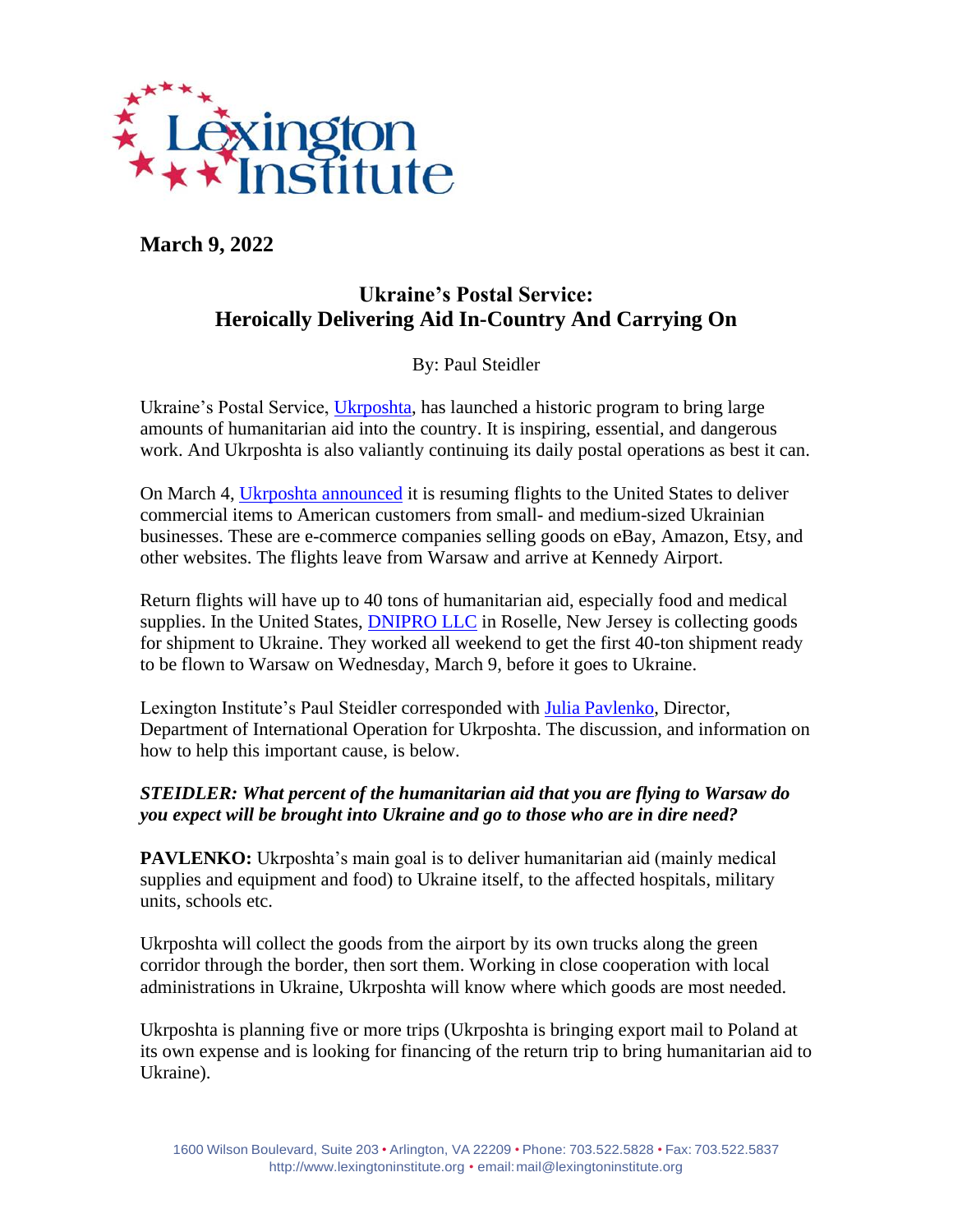

## *STEIDLER: What supplies are especially important to get?*

**PAVLENKO:** The most needed goods are food, clothes, hygiene products, (and) medicines.

#### *STEIDLER: As a postal service, what are some of the advantages that you have over other organizations in distributing aid? Can anyone distribute aid as well as Ukrposhta can within Ukraine?*

**PAVLENKO:** Ukrposhta is the designated postal operator of Ukraine with 65,000 employees and 11,000 post offices across the country. Although now we have difficulty accessing some regions (Luhansk region, Chernihiv, Sumy, Kharkiv, Kramatorsk, Kherson, Mykolayiv).

Ukrposhta's employees are doing their best to perform their duties even in the dangerous circumstances. And as soon as the aggressor's army stops firing (at) civilians, Ukrposhta will restore regional routes with sorting centers in these regions because it is very important to access all customers.

Ukrposhta continues its work to provide services whenever possible and its employees are working in extremely dangerous conditions. Three (of) Ukrposhta's employees have been killed while performing their duties (two of them were trying to deliver pensions to people in Zaporizhzhia region in a branded Ukrposhta "mobile post office" van, which was attacked by the occupant troops).

Therefore, Ukrposhta is one of the best partners to deliver humanitarian aid.

More information is available [here.](https://ukrposhta.ua/en/delivery-of-humanitarian-aid-for-ukraine)

A lot of partners have already launched free delivery to Ukraine (Gibraltar, Georgia, Slovenia). Several partners are also collecting humanitarian aid for Ukraine at special warehouses, from which parcels will be delivered by Ukrposhta: Greece (two warehouses), Poland, USA.

Several postal operators introduce special charity activities and send tonnes of aid to Ukraine (Georgian Post, Romanian Post).

#### *STEIDLER: You have certainly faced enormous challenges with the war. How well has Ukrposhta been able to provide regular services and operate on a day-to-day basis?*

**PAVLENKO:** As (of) now Ukrposhta has difficulty accessing some regions (Luhansk region, Chernihiv, Sumy, Kharkiv, Kramatorsk, Kherson, Mykolayiv), the network is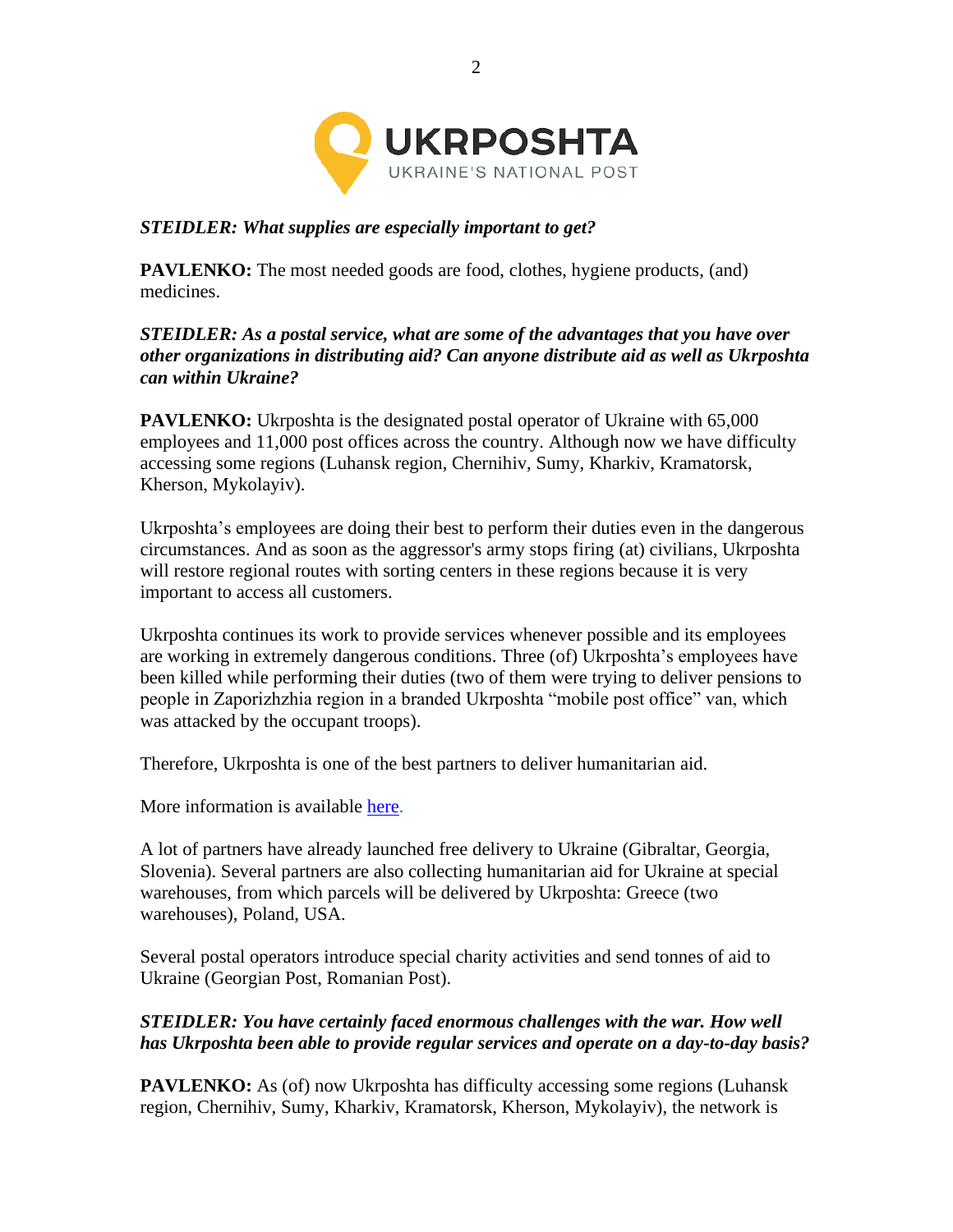operating (except Luhansk region), but on a local level. Unfortunately, these regions have no regular connection to Kyiv, so Ukrposhta cannot guarantee timely delivery.

In the rest of the country Ukrposhta is operating in the normal format, with linehaul routes (every day or every two days) connecting them to Lviv OE, so all import mail received from Poland or Slovakia is processed in Lviv or Chop and then delivered by linehaul routes to destinations in Ukraine. But connection between Kyiv and Lviv can be about 48 hours due to check points and heavy traffic (many people are trying to go to the western part of Ukraine + several roads are broken).



*Some of the 40 tons of humanitarian aid being shipped to Ukraine that will be distributed by Ukrposhta. Source: DNIPRO LLC.*

Despite the complicated conditions, Ukrposhta has sent about 46 tonnes of outgoing mail (60% of which is on its way to Poland). On 8 March, a charter flight (Airbus 330 by WindRose Airlines) is scheduled to fly from Warsaw airport to New York JFK airport. More information is [here.](https://www.ukrposhta.ua/en/news/57575-ukrposhta-vidnovila-aviaspoluchennja-do-ssha)

On the way back Ukrposhta trucks will receive import mail at the office of exchange of Poczta Polska, and Ukrposhta will perform customs procedures and deliver the mail within its network.

As about 1.5 million people have fled Ukraine to foreign countries and about three to four million are now moving to western parts of the country: Ukrposhta has introduced the possibility to re-address (re-direct) postal items within Ukraine (customers can contact Ukrposhta's call centre or Ukrposhta's social media).

In addition, postal items are stored at post offices for free until the end of the martial law in Ukraine. Ukrposhta is introducing all necessary steps and doing its best to deliver postal items and money payments to the people in Ukraine in a safe way.